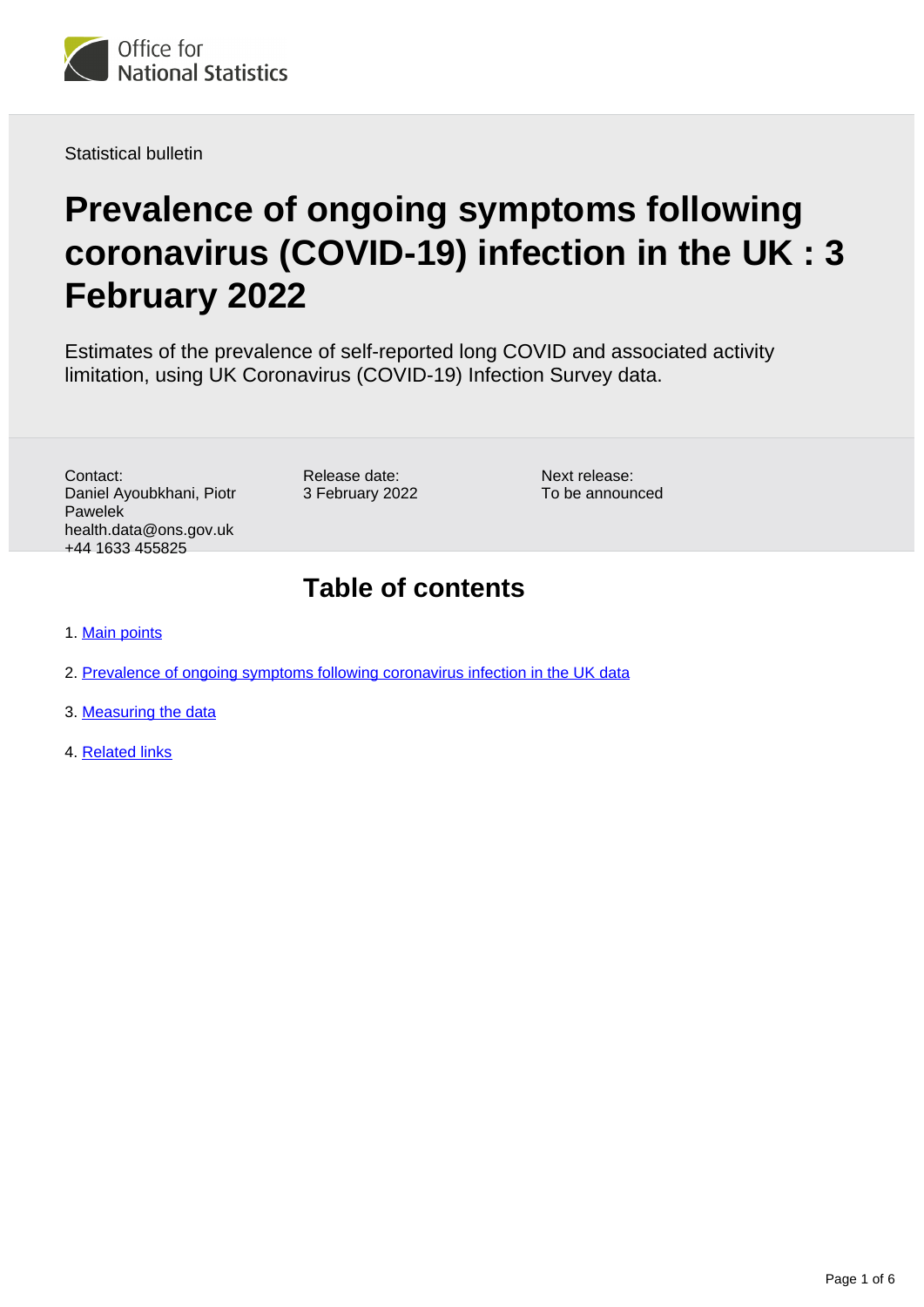# <span id="page-1-0"></span>**1 . Main points**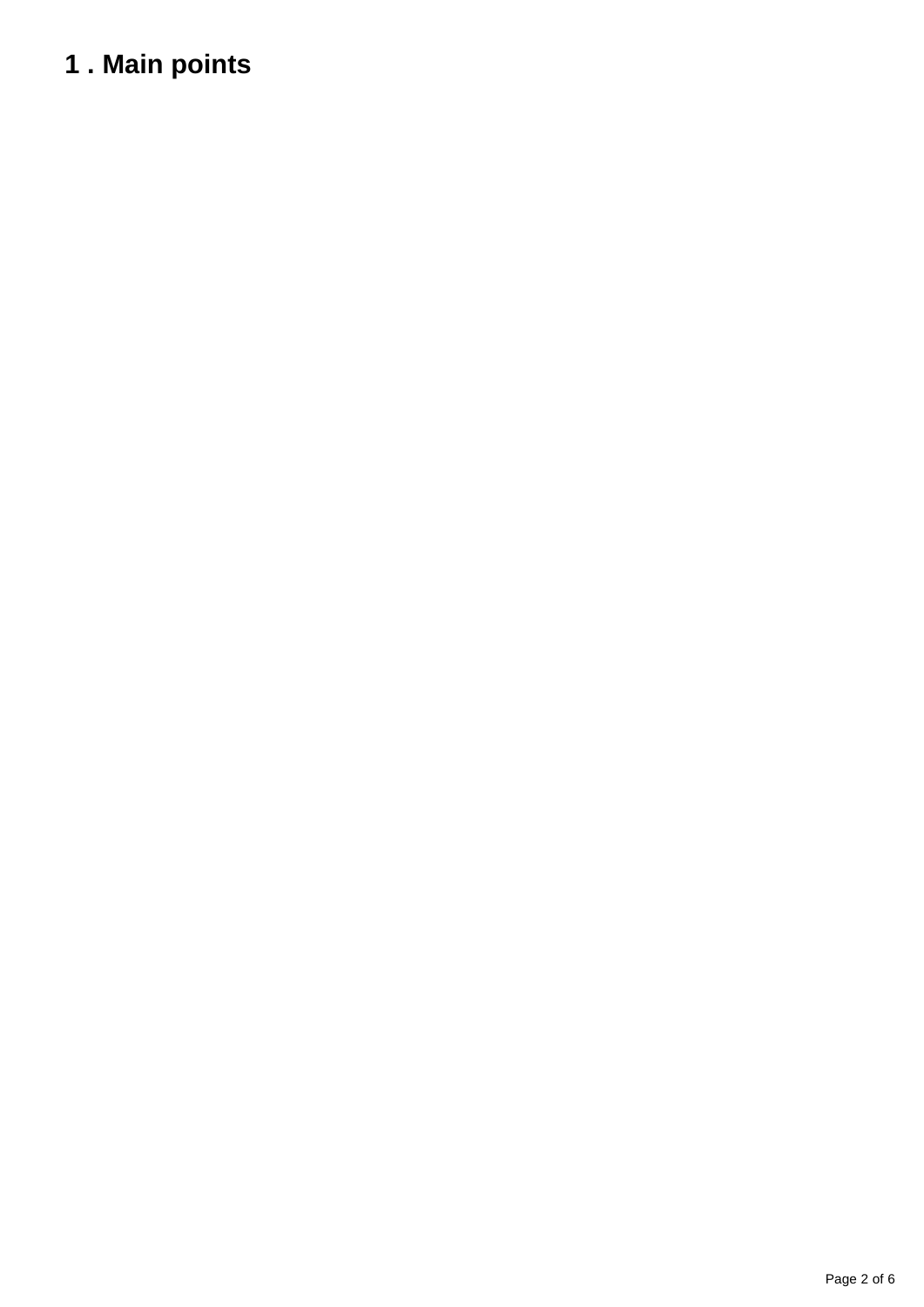- An estimated 1.3 million people living in private households in the UK (2.1% of the population) were experiencing self-reported long COVID (symptoms persisting for more than four weeks after the first suspected coronavirus (COVID-19) infection that were not explained by something else) as of 2 January 2022 (see Figure 1).
- The estimates presented in this analysis relate to self-reported long COVID, as experienced by study participants who responded to a representative survey, rather than clinically diagnosed ongoing symptomatic COVID-19 or post-COVID-19 syndrome in the full population.
- Of people with self-reported long COVID, 275,000 (21%) first had (or suspected they had) COVID-19 less than 12 weeks previously; 947,000 people (71%) first had (or suspected they had) COVID-19 at least 12 weeks previously, and 554,000 (42%) first had (or suspected they had) COVID-19 at least one year previously.
- Long COVID symptoms adversely affected the day-to-day activities of 836,000 people (63% of those with self-reported long COVID), with 244,000 (18%) reporting that their ability to undertake their day-to-day activities had been "limited a lot".
- Fatigue continued to be the most common symptom reported as part of individuals' experience of long COVID (50% of those with self-reported long COVID), followed by shortness of breath (37%), loss of smell (37%), and loss of taste (28%).
- As a proportion of the UK population, prevalence of self-reported long COVID was greatest in people aged 35 to 69 years, females, people living in more deprived areas, those working in health care, social care, or teaching and education, and those with another activity-limiting health condition or disability.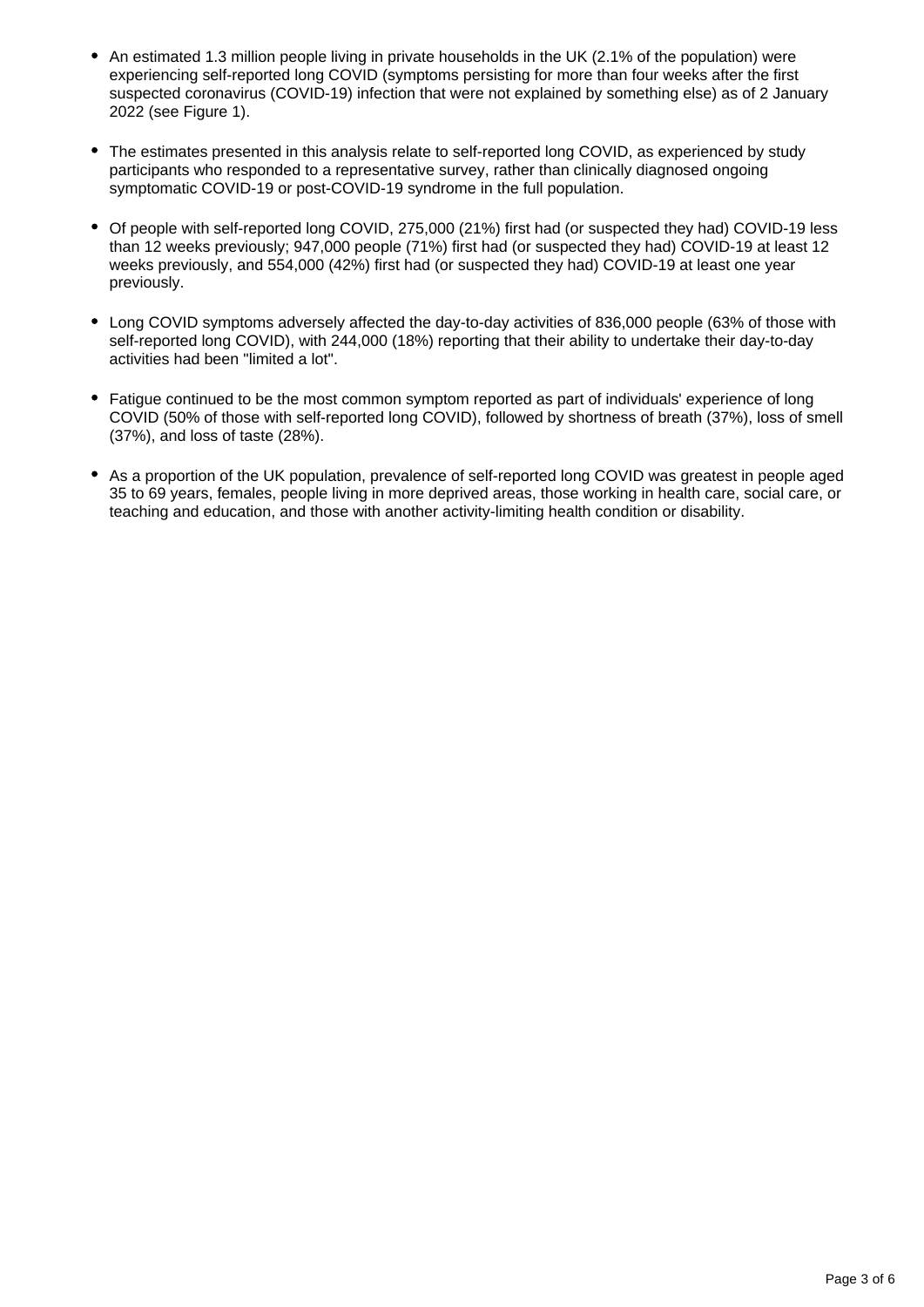### **Figure 1: 1.3 million people were experiencing self-reported long COVID as of 2 January 2022**

**Estimated number of people living in private households with self-reported long COVID of any duration, UK: four-week periods ending 2 May 2021 to 2 January 2022**

### Figure 1: 1.3 million people were experiencing self-reported long COVID as of 2 January 2022

Estimated number of people living in private households with self-reported long COVID of any duration, UK: four-week periods ending 2 May 2021 to 2 January 2022



### **Source: Office for National Statistics - Coronavirus (COVID-19) Infection Survey(CIS)**

#### **Notes:**

- 1. Estimates relate to self-reported long COVID, as experienced by study participants, rather than clinically diagnosed ongoing symptomatic COVID-19 or post COVID-19 syndrome. Study participants were asked to respond to the following questions: "Would you describe yourself as having 'long COVID', that is, you are still experiencing symptoms more than 4 weeks after you first had COVID-19, that are not explained by something else?"
- 2. Estimates include people living in private households, and do not include those in communal establishments such as halls of residence, prisons, schools, hospitals, or care homes.
- 3. Estimates for the four-week period 6 February 2021 to 6 March 2021 are also [available.](https://www.ons.gov.uk/peoplepopulationandcommunity/healthandsocialcare/conditionsanddiseases/bulletins/prevalenceofongoingsymptomsfollowingcoronaviruscovid19infectionintheuk/1april2021)

If you are worried about new or ongoing symptoms four or more weeks after having COVID-19, there are resources available to help: see the [NHS webpage on the long-term effects of coronavirus](https://www.nhs.uk/conditions/coronavirus-covid-19/long-term-effects-of-coronavirus-long-covid/) and the NHS Your [COVID Recovery](https://www.yourcovidrecovery.nhs.uk/) website, which can help you to understand what has happened and what you might expect as part of your recovery. The time it takes to recover from COVID-19 is different for everyone, and the length of your recovery is not necessarily related to the severity of your initial illness or whether you were in hospital.

This is analysis of new, recently collected data, and our understanding of it and its quality will improve over time. Long COVID is an emerging phenomenon that is not yet fully understood. The estimates presented in this release are [experimental statistics,](https://www.ons.gov.uk/methodology/methodologytopicsandstatisticalconcepts/guidetoexperimentalstatistics) which are series of statistics that are in the testing phase and not yet fully developed.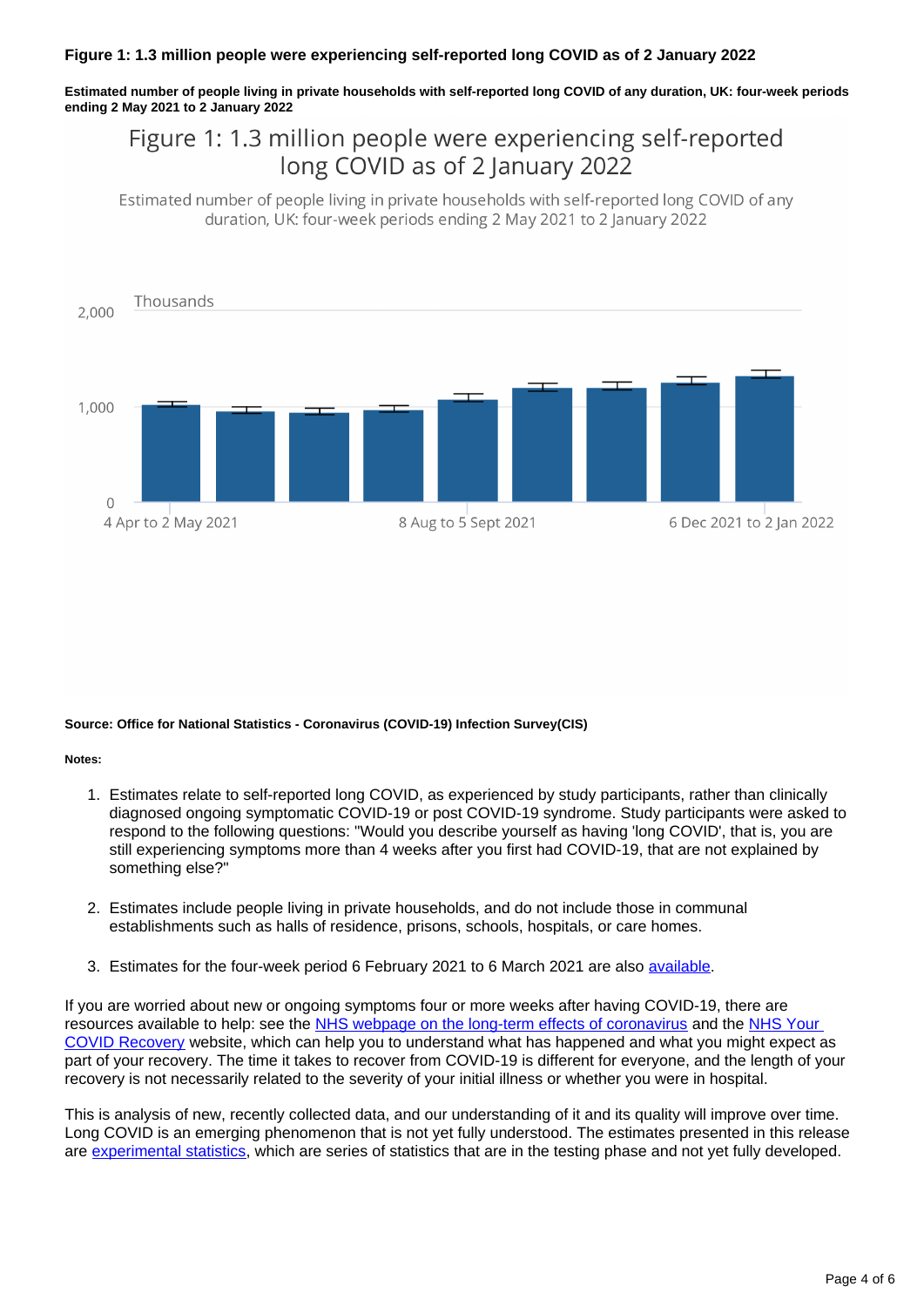## <span id="page-4-0"></span>**2 . Prevalence of ongoing symptoms following coronavirus infection in the UK data**

[Prevalence of ongoing symptoms following coronavirus \(COVID-19\) infection in the UK](https://www.ons.gov.uk/peoplepopulationandcommunity/healthandsocialcare/conditionsanddiseases/datasets/alldatarelatingtoprevalenceofongoingsymptomsfollowingcoronaviruscovid19infectionintheuk) Dataset | Published 3 February 2022

Estimates of the prevalence and characteristics of people with self-reported long COVID, and associated activity limitation, using UK Coronavirus (COVID-19) Infection Survey data.

# <span id="page-4-1"></span>**3 . Measuring the data**

This analysis was based on 305,997 responses to the [Coronavirus \(COVID-19\) Infection Survey](https://www.ons.gov.uk/peoplepopulationandcommunity/healthandsocialcare/conditionsanddiseases/methodologies/covid19infectionsurveypilotmethodsandfurtherinformation) (CIS) collected over the four-week period ending 2 January 2022, weighted to represent people aged two years and over living in private households in the UK. Self-reported long COVID was defined as symptoms persisting for more than four weeks after the first suspected COVID-19 infection that were not explained by something else. Parents and carers answered survey questions on behalf of children aged under 12 years.

Date of first (suspected) COVID-19 infection was taken to be the earliest of:

- date of first positive test for COVID-19 during study follow-up
- date of first self-reported positive test for COVID-19 outside of study follow-up
- date of first suspected COVID-19 infection, as reported by the participant

Those with an unknown date of first (suspected) COVID-19 infection are in the estimates for "any duration" but not in duration specific estimates.

The definition of self-reported long COVID in this release is consistent with that used for "Approach 3" in our [technical article](https://www.ons.gov.uk/peoplepopulationandcommunity/healthandsocialcare/conditionsanddiseases/articles/technicalarticleupdatedestimatesoftheprevalenceofpostacutesymptomsamongpeoplewithcoronaviruscovid19intheuk/26april2020to1august2021) on the prevalence of post-acute symptoms 4 or 12 weeks after COVID-19 infection. The estimates in this release are expressed out of everyone in the population; in contrast, the denominator for the estimates in our technical article is the number of infected people in the study sample. A further difference is that this analysis is based on confirmed and suspected COVID-19 infections, whereas the estimates in the technical article include only laboratory-confirmed cases.

The focus of this analysis is the population prevalence of self-reported long COVID. For data on the impact of long COVID, see results from the [Opinions and Lifestyle Survey](https://www.ons.gov.uk/peoplepopulationandcommunity/healthandsocialcare/conditionsanddiseases/articles/coronavirusandthesocialimpactsoflongcovidonpeopleslivesingreatbritain/7aprilto13june2021) and the [Schools Infection Survey](https://www.ons.gov.uk/peoplepopulationandcommunity/healthandsocialcare/conditionsanddiseases/bulletins/covid19schoolsinfectionsurveyenglandprevalenceofongoingsymptomsfollowingcoronaviruscovid19infectioninschoolpupilsandstaff/july2021).

The strengths and limitations of this analysis are described in a **previous release**. The survey questions relating to self-reported long COVID can be found in Section F of the enrolment and Section D of the follow-up CIS [questionnaire](https://www.ndm.ox.ac.uk/covid-19/covid-19-infection-survey/case-record-forms)s. See Tables 2a to 2f of the technical datasets accompanying the [latest Coronavirus \(COVID-19\)](https://www.ons.gov.uk/peoplepopulationandcommunity/healthandsocialcare/conditionsanddiseases/bulletins/coronaviruscovid19infectionsurveypilot/latest)  [Infection Survey statistical bulletin](https://www.ons.gov.uk/peoplepopulationandcommunity/healthandsocialcare/conditionsanddiseases/bulletins/coronaviruscovid19infectionsurveypilot/latest) for survey response rates.